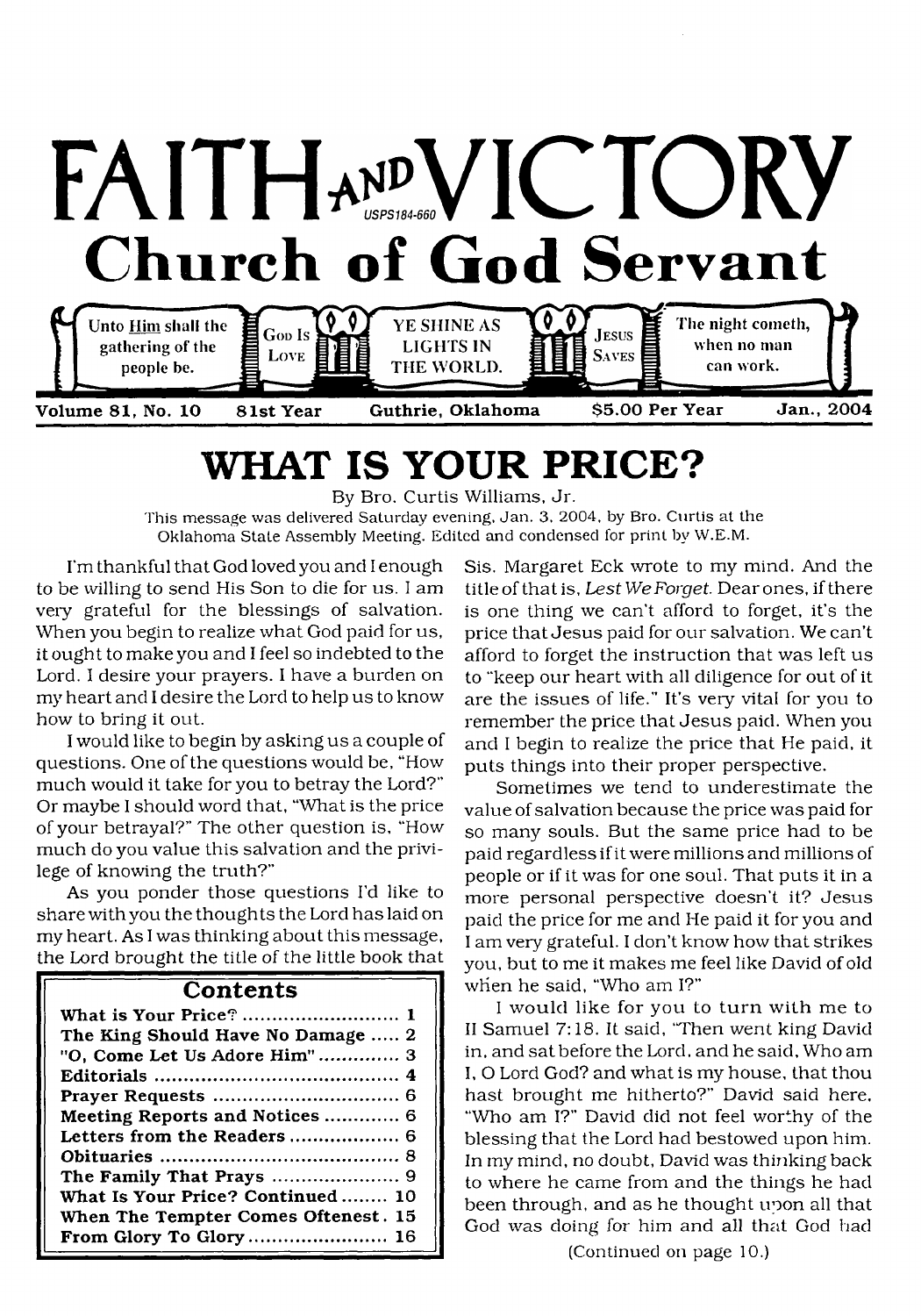# <span id="page-1-0"></span>**THE KING SHOULD HAVE NO DAMAGE**

### **By Bro. Clifford Cole**

"It pleased Darius to set over the kingdom an hundred and twenty princes, which should be over the whole kingdom; And over these three presidents; of whom Daniel was first: that the princes might give accounts unto them, *and the king should have no damage*." (Dan. 6:1-2.) What is meant by the phrase, "No damage?" Does it merely imply, "Subjects, do not trouble the king with all of your little problems?" perhaps. But could it also mean that the king needed to trust his counselors and princes with the overall well-being of the kingdom? The reality of life is that all those in authority can either be helped tremendously or destroyed by those closest to them. Lets explore briefly three examples.

1. King Nebuchadnezzar was deposed from his throne after his heart was lifted up in pride. For seven years the kingdom was entrusted to someone else. The Bible does not tell us who was in charge during that time, but judging from Daniel's modest accounts of other happenings, it could be assumed that Daniel was the man. After the king's mind returned, his counselors and lords again "sought unto him." Daniel was probably the man that set the example for all the other lords and counselors to follow.

2. Joseph proved so trustworthy that Potiphar entrusted everything he had to Joseph. Even when Potiphar's wife tempted him "day by day," Joseph proved faithful. It did not matter who was really right and who was wrong.

3. David suffered many wrongs at the hands of his king. Time after time, though, David's response was, "I will not touch the Lord's anointed!" I Samuel 28 gives another extraordinary account of David's faithfulness to a king. King Achish (a Philistine) said, "I will make thee keeper of mine head for ever." Just like Daniel and Joseph, David looked out for those around him and for those above him.

There are four Biblical instances where we are taught to look out for the good of those who are placed in authority over us:

1. The apostle Paul taught that spiritual leaders and elders in the church are there for our good. We honor God and enable the flow of grace when we respect these offices in the proper manner. Here are two examples: If an

individual became offended at a certain brother and started spreading their grievances to others instead of following the guidelines Jesus laid out in Matthew 18:15-17, how much damage could be done before it was discovered that the original grievance was groundless? Isn't it much better to wait on the Lord to reveal the truth first? On the other hand, what if the offense was factual? If this problem were broadcast far and wide indiscriminately many people could be hurt and the offending brother would not have been given an opportunity to repent. Some could even lose their souls. (There is a Biblical obligation to warn and protect others in a proper, prayerful manner.)

2. Again, Paul taught that God places the leaders of our land. We can rebel against their authority if we choose, but unless we are avoiding the violation of our conscience because the laws of the land are contrary to the laws of God, we tear down respect for ourselves. Consider the Roman centurion who said, "I also am a man under authority...." This Roman had the respect of Jesus and obtained the healing for his servant.

3. "The heart of her husband doth safely trust in her, so that he shall have no need of spoil. She will do him good and not evil all the days of her life." Prov. 31:11-12. Wives actually have the power to make their husbands a better man. Wives can also hinder or destroy their husband's influence. The old saying, "Behind every good man is a woman" is absolutely true. Sometimes this woman is his mother, but sooner or later the woman behind the good man is his wife. A man's wife knows his heart. She knows his weaknesses. King Ahab was misfortunate to have the wife he did. Queen Jezebel was part of his undoing. Minister's wives (or husbands, if their wife is a minister) play an invaluable part in their ministry. Wives have in their power to do a great amount of damage or good to society, to their homes and to the kingdom of God.

4. Is it necessary for an employee to honor his employer? Once again, the Bible tells us several times in Paul's writings, and also in Peter, to "...be subject to *your* masters with all fear; not only to the good and gentle, but also to the froward." It could be argued that an em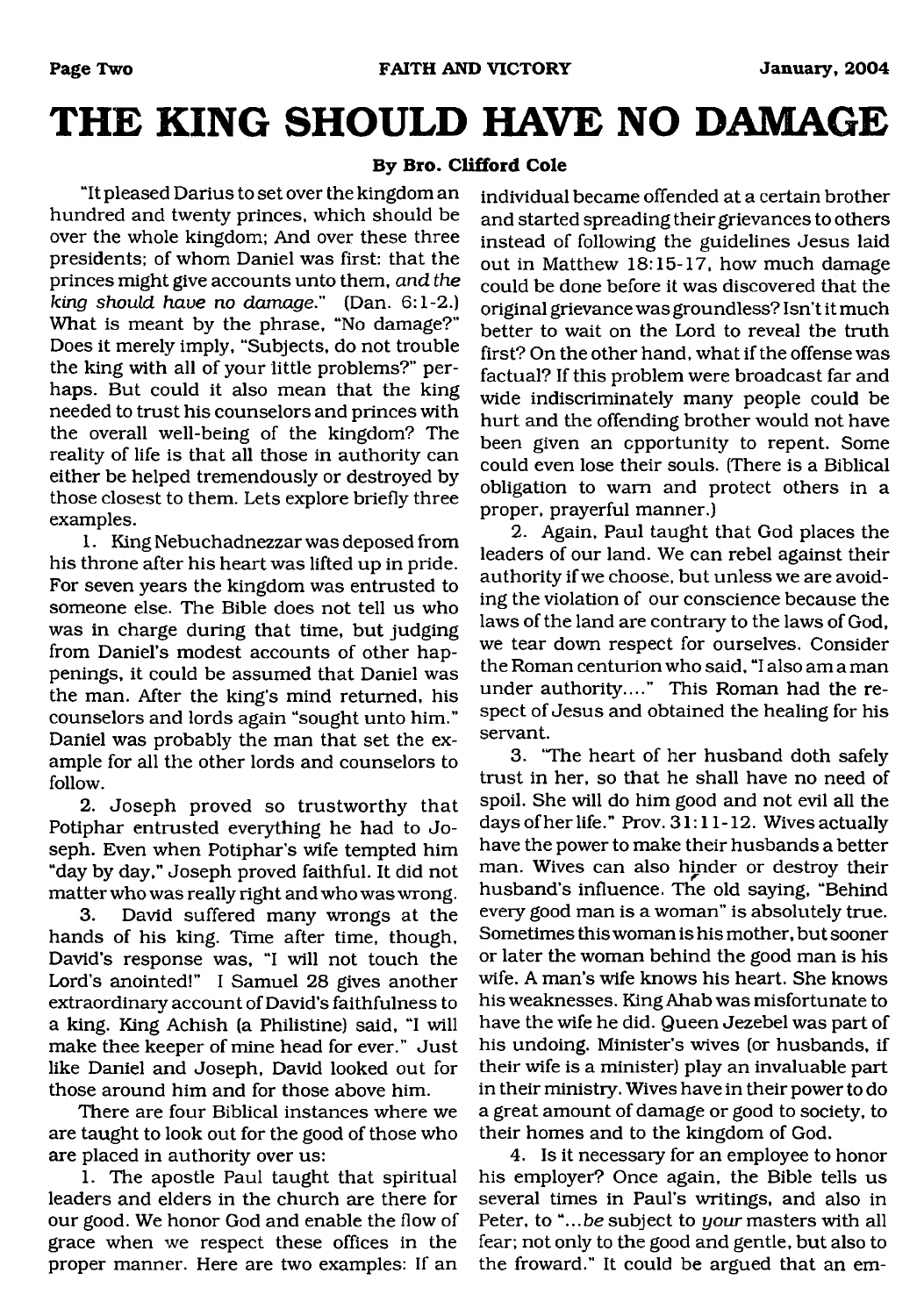ployer is not a master. Very well, at least in modern times we usually do have the option to get another job, but before that happens we are still the one taking orders. While under an employer's authority, what would be the harm in being as great a blessing as possible? Our work environment could be more pleasant, our job more stable, our homes happier, but most importantly of all, God's grace and approval would be on our lives. Is it any wonder that Joseph and Daniel were promoted to be the right hand man to their king?

Of all the examples mentioned, each had (or have) the ability to do great good or great harm in their particular surroundings. Many times, our circumstances are not asked for or desired. Joseph, David and Daniel did not ask to be put in their situation. God trusted them, though, to be faithful in their lot in life. In each of these examples God's plan would have been hindered if these men had not been faithful to make certain that "the king should have no damage."

Who is the "king" in your life that God is calling you to help in some way?



# <span id="page-2-0"></span>**"O Come Let Us Adore Him"**

### **By Sis. Neta Murphey**

When a baby is brought in our midst, have you ever watched how everyone huddles around to admire that newborn? Have you listened to their exclamations of how sweet, how cute, how lovely they are? They are trying to figure out who they look like. Oh the adoration, "She is so sweet; he is so precious."

Christmas Eve, as we were gathered together, we were singing the Christmas carols. In the song, "O Come, All Ye Faithful," the phrase: "O come let us adore Him" stood out to me. The shepherds came to adore this wonderful giftour infant Savior. Simeon, in the temple, blessed God and said, "For mine eyes have seen thy salvation...and the glory of thy people Israel." The wise men came to worship Him. As we start another year may we rise to the challenge to adore our Christ more and more. I am thankful we too can still come and bow before Him and adore Him.

Have you ever longed for something but could not possess it immediately? Maybe you had to work for it, search for it or just wait for it. Then one day it became a reality. Mankind had been promised a Savior that would redeem Israel. Those that were in the condition to receive Him recognized Him and came to adore Him. Today if we open our hearts to receive Him He will come to live and dwell with us. Then we can sing:

> I will adore thee forever; Oh live and reign in me! Jesus my Savior and keeper, Oh help me trust in thee.

When we have asked the Lord to come and reign in us, old things pass away and all things become new. The old life of sin and shame are replaced with peace and happiness. The places and things we once sought pleasure in have now lost their appeal. We now desire those things that will draw us closer to the One that brought us such joy. We then have the desire to show forth a life of peace and purity to the world. We want those around us to know of Christ's love for them. Can we prove to the world we have something they need? Can they see the reflection of Christ in our lives? Is it a delight to sing:

Oh, we love the name of Jesus, His salvation we adore, Blessed be the name of Jesus; We will sing it more and more.

When I look out and see the sunrise, feel the freshness of the morning air, see the spendor of the world around me, the mountains, the fields of ripened grain, the lovely flowers, the birds that sing, the beautiful sunset and the array of stars above, how could I not adore Him! Surely I can say with the Psalmist, "O Lord, how manifold are thy works! In wisdom hast thou made them all: the earth is full of thy riches." One of these days the Lord will come back again for His people. We want to be ready for that moment. We want to be in that heavenly choir singing.

> Hence, evermore! His sov'reign majesty May we in glory see, And to eternity Love and adore!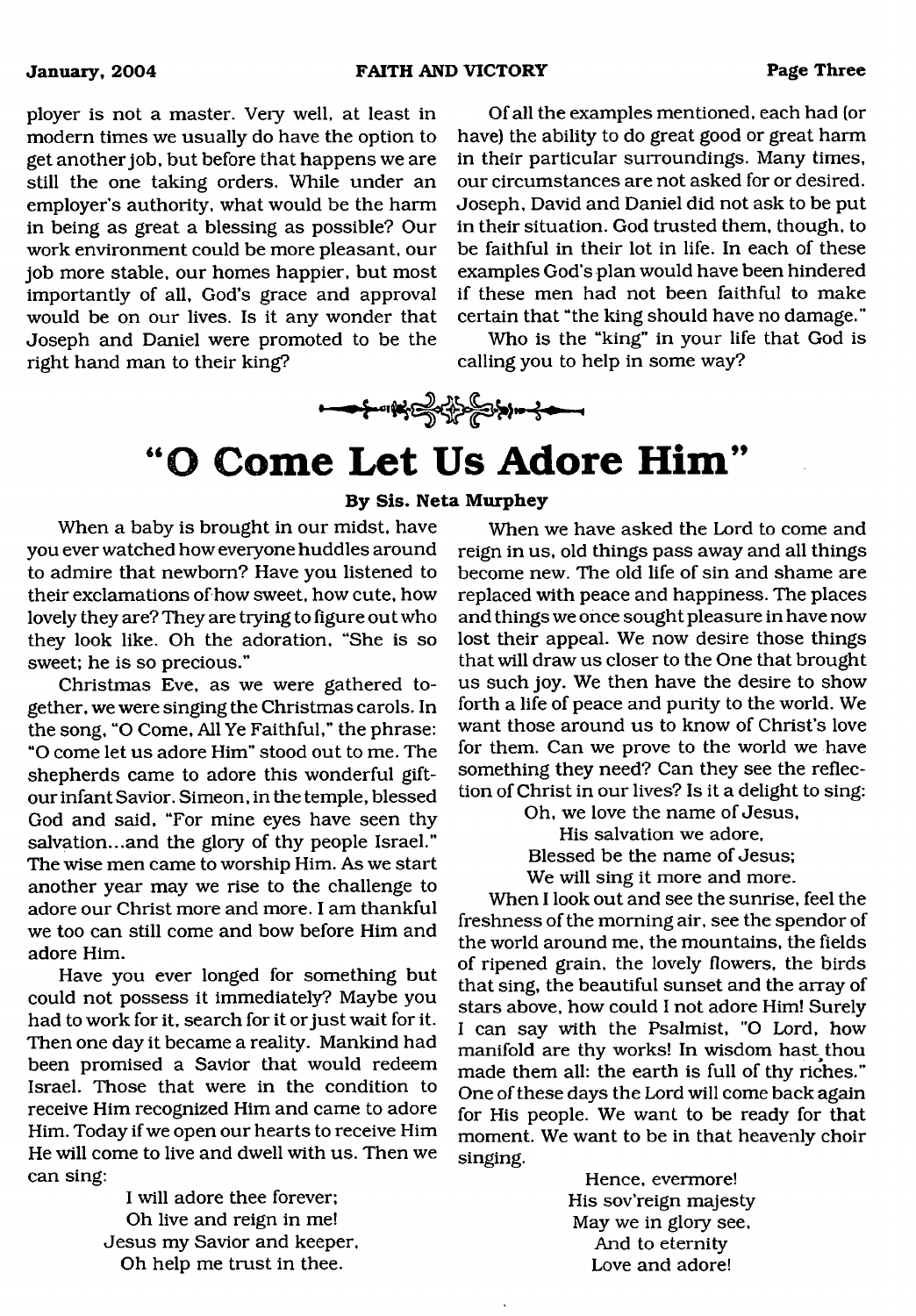## **FAITH AND VICTORY 16 PAGE HOLINESS MONTHLY** <u> 1991 - 1991 - 1991 - 1992 - 1993 - 1993 - 1994 - 1994 - 1994 - 1994 - 1994 - 1994 - 1994 - 1994 - 1994 - 1994 - 1994 - 1994 - 1994 - 1994 - 1994 - 1994 - 1994 - 1994 - 1994 - 1994 - 1994 - 1994 - 1994 - 1994 - 1994 - 199</u>

This non-sectarian paper is edited and published in the interest of the universal CHURCH OF GOD each month (except August of each year, and we omit an issue that month to attend camp meetings), by Willie Murphey, and other consecrated workers at the FAITH PUBLISHING HOUSE, 4318 S. Division, Guthrie, OK 73044 (USPS184-660).

(Periodical postage paid at Guthrie. OK)

Notice to subscribers: When you move or change your address, please write us at once, giving your old and new address, and include your zip code number. The post office now charges 60c to notify us of each change of address.

Dated copy for publication must be received by the 18th of the month prior to the month of issue.

### **SUBSCRIPTION RATES**

. . . . . . .

Single copy, one year......................................................\$5.00 Package of 5 papers to one address, one year ......... \$20.00 Larger quantities are figured at the same rate.

This publication teaches salvation from all sin, sanctification for believers, unity and oneness for which Jesus prayed as recorded in John 17:21, and manifested by the apostles and believers after Pentecost. By God's grace we teach, preach, and practice the gospel of the Lord Jesus Christ-the same gospel that Peter, John, and Paul preached, taught, and practiced, including divine healing for the body. James 5:14-15.

Its motto: Have faith in God. Its object: The glory of God and the salvation of men: the restoration and promulgation of the whole truth to the people in this "evening time" as it was in the morning Church of the first century; the unification of all true believers in one body by the love of God. Its standard: Separation from sin and entire devotion to the service and will of God. Its characteristics: No discipline but the Bible, no bond of union but the love of God, and no test of fellowship but the indwelling Spirit of Christ.

Through the Free Literature Fund thousands of gospel tracts are published and sent out free of charge as the Lord supplies. Cooperation of our readers is solicited, and will be appreciated in any way as the Bible and the Holy Spirit teach you to do or stir your heart. "Freely ye have received, freely give." Read Ex. 25:2:1 Chron. 29:9; II Cor. 9:7; and Luke 6:38.

Freewill offerings sent in to the work will be thankfully received as from the Lord. Checks and money orders should be made payable to Faith Publishing House. All donations are tax deductible.

A separate Missionary Fund is maintained in order to relay missionary funds from our readers to the support of home and foreign missionaries and evangelists.

In order to comply with Oklahoma laws as a non-profit religious work, the Faith Publishing House is incorporated thereunder.

### **FAITH PUBLISHING HOUSE**

**P. O. Box 518, 4318 S. Division, Guthrie, OK 73044 Office phone numbers: 405-282-1479, 800-767-1479; fax number: 405-282-6318. Internet address: <http://www.faithpublishing.com>**

**Postmaster: Please send address corrections to: Faith Publishing House, P. O. Box 518, Guthrie, OK 73044.**

*M* How many choices will you -------be making today? From the time your eyes open in the Editorials I morning you are making choices. Perhaps the first one is to hit the snooze button on the alarm clock.

> The second one may be to pull the covers up around your shoulders a little tighter—it is pretty cold these winter mornings. These choices may *molt....* not be too important if there is time

available to allow you to meet your work schedule. Actually, you may have made the choice the night before when you set the alarm to allow for a little extra time to wake up in the morning. But shortly you will be making a choice that is important. Do I pray this morning before I go to work? Will that choice make any difference? The answer to these questions will vary from person to person. One may think, "No, it's not important. It doesn't make any difference anyway. I can handle things myself. I don't need any help." Another may think, "Well, once in awhile if I think I'm going to have a bad day and really need the Lord I will pray." Then another may think, "Yes, I need the Lord to help me every day. I may be making other decisions today that will seriously affect my life and I need Him to help me make the right ones. I don't know what may happen today."

To the Lord who is watching us it is easy to observe who really loves Him. Your priorities in life are indicated by the decisions you make. Many of those choices may seem very insignificant when they are made but they represent a direction and course that you have set in your life that eventually will take you somewhere.

When Joshua was instructing the children of Israel before they went into the Canaan land and to the battle with Jericho, he told them to follow the ark of the covenant of the Lord your God. ".. .That ye may know the way by which ye must go: for ye have not passed this way heretofore." Joshua 3:4. We also need to follow the Lord. The path that we take each day may contain unseen dangers that only the Lord can lead us around, neither have we passed this way before. Each day presents challenges that we need the Lord to help us with. One misstep may cause us to suffer much pain and agony that could have easily been avoided by following the way God intended us to go.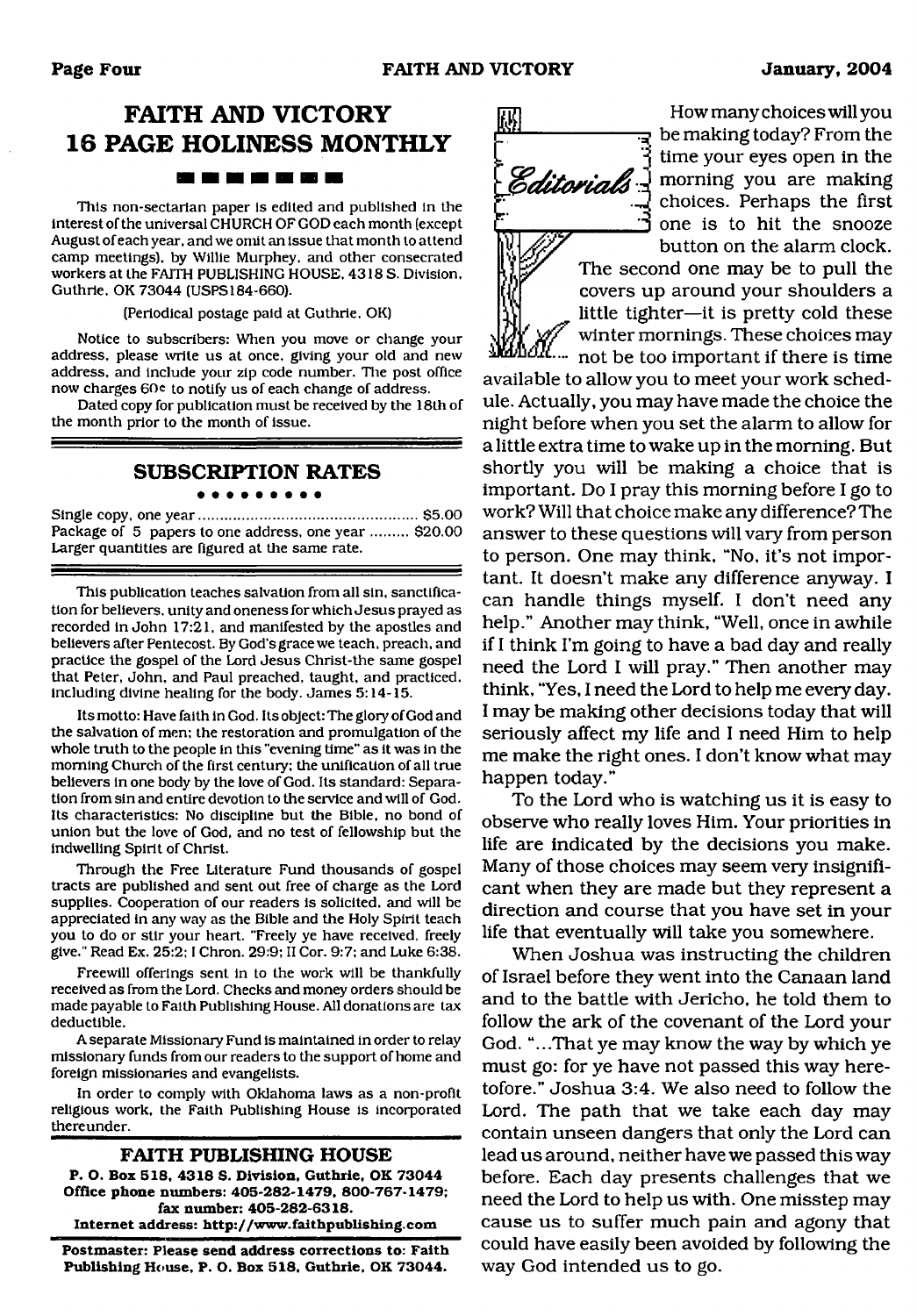The song says, "Had I the choosing of my pathway, In blindness I should go astray. And wander far away in darkness, Nor reach that land of endless day." Our choice should be to follow the Lord and we need to focus our eyes on Him in the morning and not lose sight of Him all day long.

We are passing this way one day at a time. The days are adding into years and the years are counting up rapidly. Our eternal home will one day be determined by the choices we have made today. Shouldn't you stop and pray today?

"And if it seem evil unto you to serve the LORD, choose you this day whom ye will serve; whether the gods which your fathers served that were on the other side of the flood, or the gods of the Amorites, in whose land ye dwell: but as for me and my house, we will serve the LORD. And the people answered and said, God forbid that we should forsake the LORD, to serve other gods." Joshua 24:15-16.

Thank the Lord for blessing us with His presence at the Oklahoma State Assembly Meeting. The Lord directed the messages that came forth and His Spirit worked with the hearts of those present. It was wonderful to see heavy hearts come weeping to an altar of prayer and then return with a smile of joy on their countenance because the Lord met them there and lifted their burden. It is our prayer that those who sought the Lord will endeavor to be faithful to Him for the rest of their life. They will never be sorry for their decision to live for God.

It was refreshing to our spirit to join in the singing of the songs of Zion and experience the sweet Spirit of the Lord and the fellowship of His saints. Our cup is fuller and our joy is greater because of this meeting. Truly we are a blessed people.

Bro. Ed Wilson has left for India to be with the saints in that country. They have scheduled their 39th General Convention to be held in their new tabernacle on January 7-11, 2004. Pray that God will protect him and grant him a safe passage and bless his efforts to work in this far away field of labor. His plans are to return around the 15th of January.

Over an extended period of time the cost of postage and supplies have increased substantially. The costs have reached a point that we feel it would be advisable to increase the subscription price on the *Faith and Victory,* the *Bible Lessons* and the *Beautiful Way* to \$5.00

<u>. . .</u> .

per year. We are also increasing the rate on tracts to \$5.00 per pound. That price includes shipping on tracts.

Much of our literature is given freely to spread the gospel in prisons and to those in need in this country and in foreign countries. This can only be done by the support of the saints who have a burden to see this work continue. We trust these increases will not work a hardship on any soul who is seeking the Lord but instead will enable us to reach more who are thirsting for the water of life.

We are thankful for how the Lord has wonderfully blessed Sis. Lenita Wall with His healing power. She has been laboring for the Lord in Honduras with her husband, Bro. Doug Wall, and family. She contracted malaria and has been seriously ill but the Lord has intervened in her behalf and at the last report is much improved but is still weak. I'm sure they still desire the prayers of the saints in their behalf.

 $\frac{1}{2} \left( \frac{1}{2} \right) \left( \frac{1}{2} \right) \left( \frac{1}{2} \right) \left( \frac{1}{2} \right) \left( \frac{1}{2} \right) \left( \frac{1}{2} \right) \left( \frac{1}{2} \right) \left( \frac{1}{2} \right) \left( \frac{1}{2} \right) \left( \frac{1}{2} \right) \left( \frac{1}{2} \right) \left( \frac{1}{2} \right) \left( \frac{1}{2} \right) \left( \frac{1}{2} \right) \left( \frac{1}{2} \right) \left( \frac{1}{2} \right) \left( \frac$ 

The *Bible Lessons* and *Beautiful Way* Sunday school materials were mailed in December for the first quarter of 2004. The titles of the *Bible Lessons* are: The Eternal Life Manifested Unto Us, Our Advocate with the Father, Overcoming the World and All Antichrist, Preserved from Deception by the Anointing, Pure as He is Pure, Righteous as He is Righteous, Loving the Brethren in Deed and in Truth, The Peril of False Teachers, Being Made Perfect in Love, The Victory that Overcometh the World, Eternal Life in Believing on the Son of God, The Great Love of the Father, The Blessedness of the Son, The Unspeakable Gift of the Holy Spirit.

It is our prayer that the lessons will be a blessing to the saints. The quarterlies are available for \$1.25 per quarter or \$5.00 per year. If you would like to subscribe let us know and we will be happy to send it to you.

Many will be making plans to attend the camp meetings this summer. Please send in your dates by February 15 so they can be published in the March *Faith and Victory* paper.

-------

- - - - -

As we enter a New Year we are thankful that the presence of the Lord will be with us. With our hand in His we can walk confidently forward on the path that He is leading us. May we each one stay in the center of His will and keep our hearts in tune to the still small voice of His Holy Spirit. —Bro. Willie E. Murphey wemurphey ©yahoo. com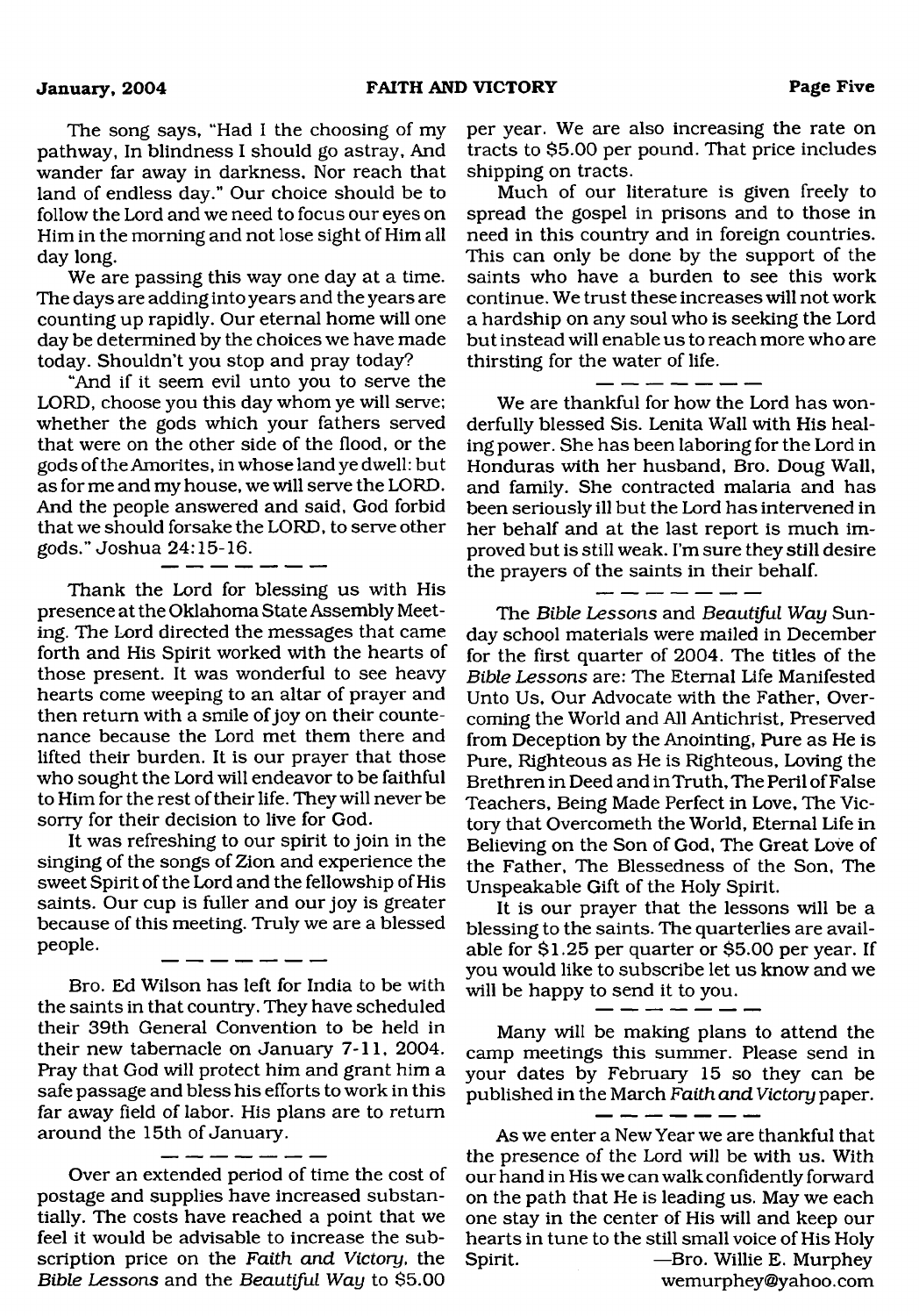

CA—I have been ill since June and I now have the flu virus, heart trouble and a badly injured right leg. Please put me on the prayer list. Love in Christ, **—Sis. Helen Carson** 

OR—Please pray for my children and me. Much love, ——Sis. Ruby Hutchinson

OR—I would appreciate prayer for my daughter, Cherie. She apparently had a stroke on Thanksgiving Day. She didn't lose the use of her limbs but is weak and unable to keep food down. With Christian love, —Bro. Bill Busch

KS—I thank God for His goodness to me all these years. I am 85 years old. I am blind in the left eye and have muscle degeneration in the right eye. Please pray for me and my dear loved ones. Yours in Christ our precious Lord,

—Sis. Margaret Angle OK—Continue to remember Bro. T.V. McMillian. The Lord has blessed him but he is still weak in body.

 $\longrightarrow$   $\rightarrow$   $\mathbb{R}$   $\mathbb{N}$   $\rightarrow$ 

## **Standing Prayer Requests**

Carlos Arriago Sis. Mamie Butcher Sis. Helen Carson Bro. Hubert Corteway Sis. Waneta Creel Sis. Elaine Dunn Sis. Evelyn Fredrickson Bro. Troy Gentry Bro. Jeff Gutwein Bro. Robert Hetland Bro. Lee Hilton Bro. Doyle LaCroix The Lounds Sisters Sis. Ruth McMakin Bro. Manuel & Sis. Marie Mitchell Sis. Melba Powell Sis. Anna Severs Sis. Catherine Shaffer The Mitch Taylor family

**M E E T IN G D A T E S Ministers' Meeting (Guthrie)**—Mar. 5-7 **Oklahoma State (Guthrie)**—May 28-June 6

 $- + -$ 

## **M E E T IN G N O T IC E S**

### **MINISTERS' MEETING NOTICE**

Plans are being made for a national ministers' meeting to be held in Guthrie, OK, March 5-7, 2004. This meeting will be for the purpose of prayer, teaching and edification.

Bro. Keith Fuller has agreed to coordinate the preparations for the meeting and requests each minister and spouse to bring to the Ministers' Meeting a book or at least passage of a book, which has been valuable to you in your personal ministry. This book or copy of a passage of a book will be for display. Tables will be set aside for this. The purpose of this will be for sharing resources which might enrich the lives of others. General topics might be Devotional books. Doctrinal Books, Christian Education books, Church history. Family life, the roles of men and women, etc. Your name should be typed or printed on the front of the book or passage. A two to three sentence description of the book contents would be appreciated. For further information contact Bro. Keith Fuller at (330) 864-1128 or (330) 762-2286.

The expenses for this meeting will be met on a freewill basis. Financial support can be directed to Sis. Brenda Wilkins, the Oklahoma State Treasurer. Her address is: 1023 E. Prairie Grove, Guthrie, OK 73044.



KS—Dear Saints: I thank the Lord for being saved and encouraged to live for Him. Recently, I became ill with possibly the flu or asthma or both. At first all I could think of was the worst case scenario—sarcoidosis, an affliction I suffered with 10 years ago. After I finished reading the book by Sis. Margaret Eck, *Lest We Forget*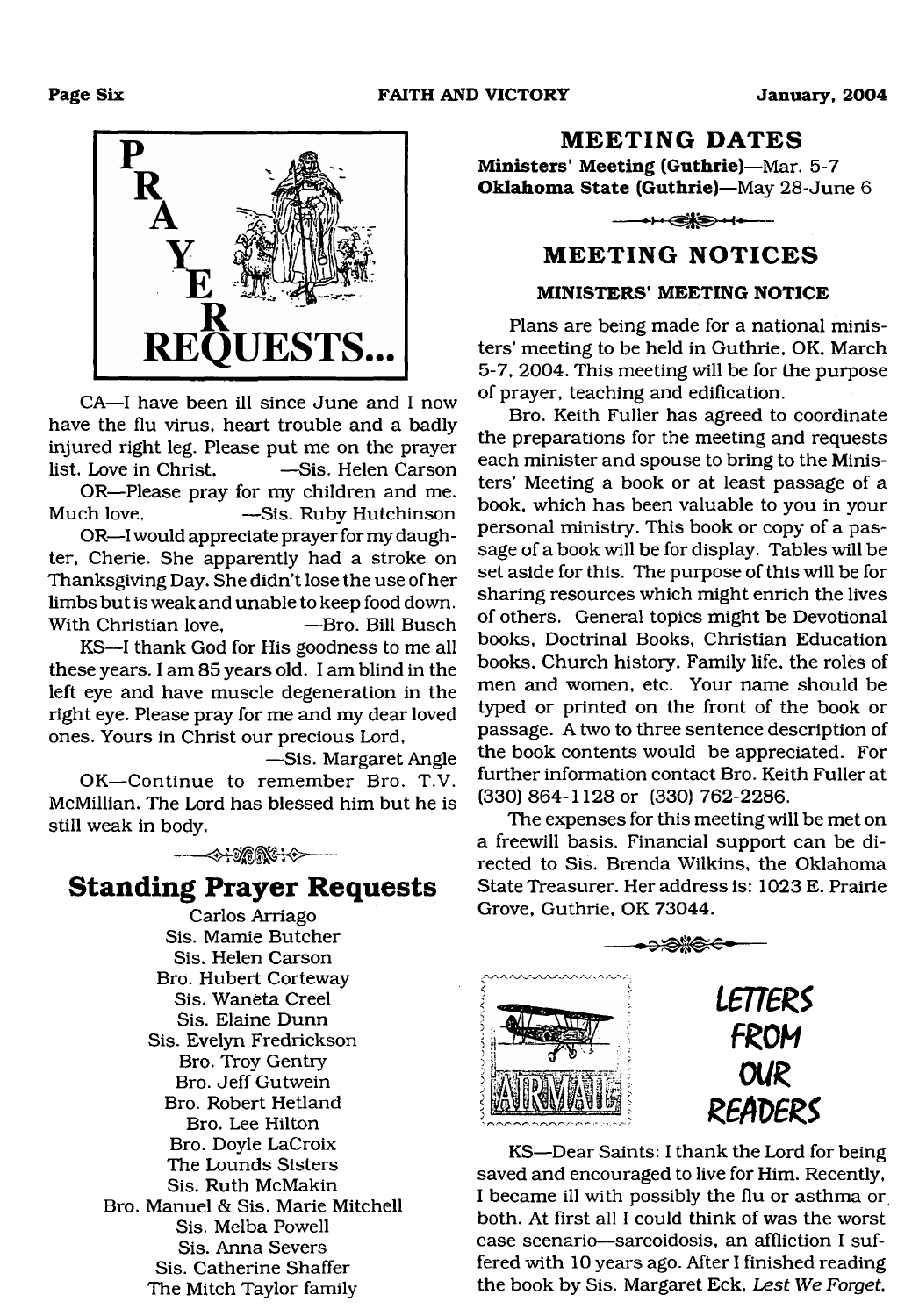I felt encouraged to rebuke the enemy and trust the Lord. Within a week, I was on the road to recovery.

I thank the Lord for His goodness and mercy and for the prayers of the saints.

—Sis. Gertrude Lounds

MO—Dear Ones: I wish to thank the Lord by written word for His love and protection toward us this past year. We had three cars and one S-10 pickup totaled. No other vehicles were involved and no one was injured other than our son, Steven, who had a badly bruised foot and ankle for about a month. We had two deer/ vehicle collisions also. About a week before one car was totaled, I was returning home from Thayer and got the right front wheel off the road. The road had no shoulder there. I over steered trying to get back on the road and nearly went off the other side of the road. Thank God there was no other vehicle coming. Then it went back across to the right lane heading straight for a group of mailboxes and a stop sign. I was so intent on steering that I didn't think of taking my foot off the gas. The thought came to me, "take your foot off the gas and your hands off the wheel." The car came to a soft stop in the ditch headed back west. I was not injured and the car didn't have much damage. The right rear tire was flat and the bumper was pushed in. A neighbor had stopped to direct traffic, which thankfully was only one truck which stopped and had a jack and pumped up the tire. Another neighbor pulled the car out of the ditch with his tractor and me and the car went on home. Before the car stopped I told the Lord, "It is up to You." I was accepting whatever happened when it did. When it stopped it was leaning to the right enough to slide my purse over and spill out a little card. On the card was a picture of the sun shining on clouds with the words printed, "The Lord Keeps You Safe." He did! I had to smile.

I wish to thank you dear and precious ones who kept us lifted up to the Lord in prayer. I have felt your prayers and God's love. Don't quit, there is a lot of healing needed yet. Sis. Maxine Busbee's message, *Healing Emotional Wounds* comes to mind. We have much to be thankful for.

Pray that the Lord will strengthen me in spirit and stand me on my feet again.

—Sis. Evelyn Hazelrigg

### **From the Philippines...**

December 8, 2003—Dear Bro. Willie and Sis. Neta: Greetings of Christian love to you and your family in the name of our Saviour.

I am happy to report to you that we have five pastors who are dedicating their time and efforts by going to our congregations to help them grow and to evangelize the communities. They form the evangelistic team. During the day they contact prospects and make appointments for home Bible studies and in the evening they have evangelistic services in the chapel. They stayed in Llanera for several days and before they left they baptized 23 precious souls. This afternoon they went to Gandrig, Pantabangan and plan to stay there also for several days, but they will be going back to Llanera two times a week to take care of the new converts and to continue their appointments of home Bible studies.

We have scheduled our Thanksgiving and Fellowship Meeting on December 26-28, 2003. We hope for more brothers and sisters this time to come. Please pray for this gathering that it may become a day of feasting for souls on the Word of God and may we have a rich experience of the glory of God. May it also bind our hearts with love and unity.

Please pray for my health. My blood sugar level is very high. Sometimes I feel weak and it also affects my vision. However, I am doing my best to accomplish my work and I am ready to spend my time to serve Him who died for me until my last breath.

Please tell all the saints there that we are so thankful for all of your sacrifices for us.

Your brother in the gospel field,

—Matias S. Tangunan

December 29,2003/January6,2004— Dear Bro. Willie: With gladness in my heart, I thank God for your inspiring and encouraging letter. My daughter Arlene printed a copy of your letter to me and we passed it on to our brothers and sisters here in Muntinlupa Church of God congregation. Oh how we loved to hear from you!

Bro. Willie, we prayed earnestly for Bro. Doug and Sis. Lenita Wall. We asked the Lord for His healing power for Sis. Lenita. We trust that His goodness and mercy will be upon her so that they can carry on the gospel work in Honduras in accordance to His will. There are so many souls who need to be reached and we praise God there are saints who are dedicating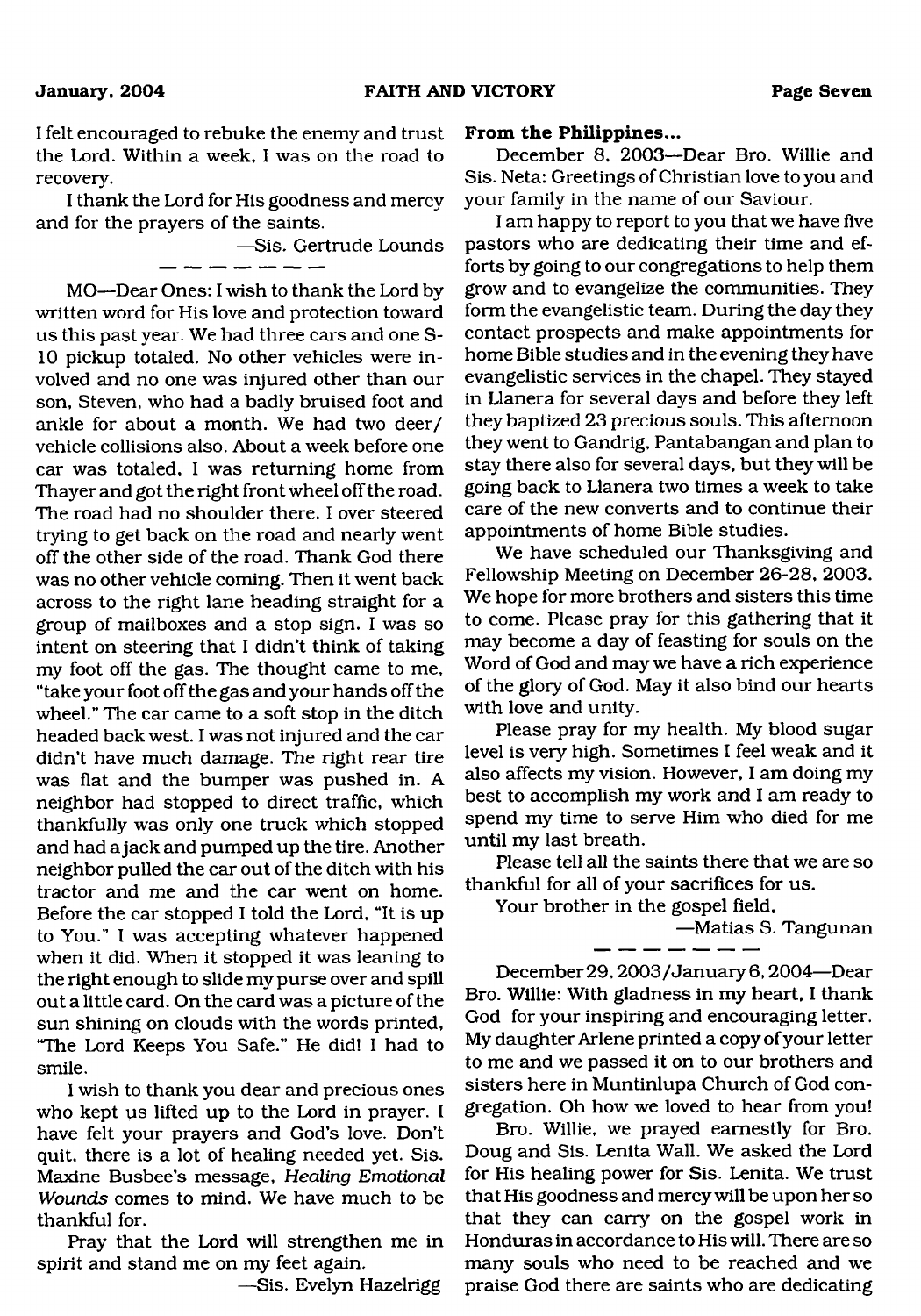their lives for the cause of Christ, who gave His life for our redemption.

We believe that God has a purpose in everything that's happening to us. With God beside us and with His guidance we pray that we may continue to live and work faithfully for Him until the end. With deep gratitude and appreciation in our hearts we thank God for His leading and His blessings as you carry on the work at the Print Shop. Your work there is an inspiration to us as we continue to follow the footsteps of our Lord Jesus Christ.

With thankfulness to God may I say that we are all blessed for the wonderful fellowship we had at the camp meeting in Lomboy, San Jose City (December 26-28, 2003.) Four souls were baptized into Christ and one of them is added to His church here in Muntinlupa. She is Sis. Mariz. Please continue to pray for our work in winning souls to Christ. May God continue to bless our plans for His Church.

Bro. Willie, my husband arrived yesterday from Saudi Arabia. We thank God for your prayers. His overtime pay and his benefits were not given, but we believe that God will take care of all our obligations. He always provides and gives solutions to our problems when we give them to Him. My children and our brethren here are all glad and we praise and thank God my husband came home at last. As we start our gospel work in Cavite, a province nearby Metro Manila, we trust God will be pleased for my husband's decision to give his time for soul winning. We have a couple in Cavite who are members of the Lord's church there. We ask for your continuous prayer that as we face new trials and challenges in our labor we will remain strong and faithful to Him until we reach that place prepared for His children. May we see each other again someday. We pray that you can visit us again.

We love all you dear saints and God bless you. Your sister, —Nellie T. Tibayan

### $-$  The response

### **SPEAK WELL OF OTHERS**

An old lady, who was never known to speak an unkind word of anyone, was exhorting her grandchildren when one of them said:

"But, grandma, dear, you could never say a good word about the devil."

The old lady thought a minute and replied: "If we were only half as industrious as he, it would be well for us." —Selected



Joe Lejska was born May 3, 1925 in Belmont, OK to Joseph Lejska and Justina Simecek. He passed from this life on December 17, 2003 at his home in Shawnee, OK at the age of 78 years with a clear testimony of salvation.

Bro. Joe grew up on a farm with his parents who were from Czechoslovakia. He was raised knowing how to speak in the native tongue of his parents. Although he was not a farmer by profession he almost always had a garden.

He worked for the Oklahoma State Highway Department as a Construction Survey Engineer for 25 years. He retired when he was 55 years old so that he would be able to take care of his ailing father.

On July 4, 1991, he was united in marriage to Shirley Marie (Washburn). The couple shared a concern and love for ill and needy people and often spent time and effort upon them.

He is survived by his wife, Shirley Marie Lejska of the home; one niece, Cordelia Nichols of Shawnee; and 2 great nieces. He was preceded in death by his parents and his two sisters, Annie and Augusta.

Funeral services were held at Resthaven Funeral Home in Shawnee, OK on December 20 with Bro. Ed Wilson and Bro. Michael Smith officiating.

To be busy is not wrong. It all depends on what you are busy about. To be busy about a thing that causes you to neglect your duty to God is sin. It is the sin of omission. Your duty is to do God's will and not what might be pressing upon you. We need have a care lest the cares of life press harder upon us than the promptings of the Holy Spirit. — Selected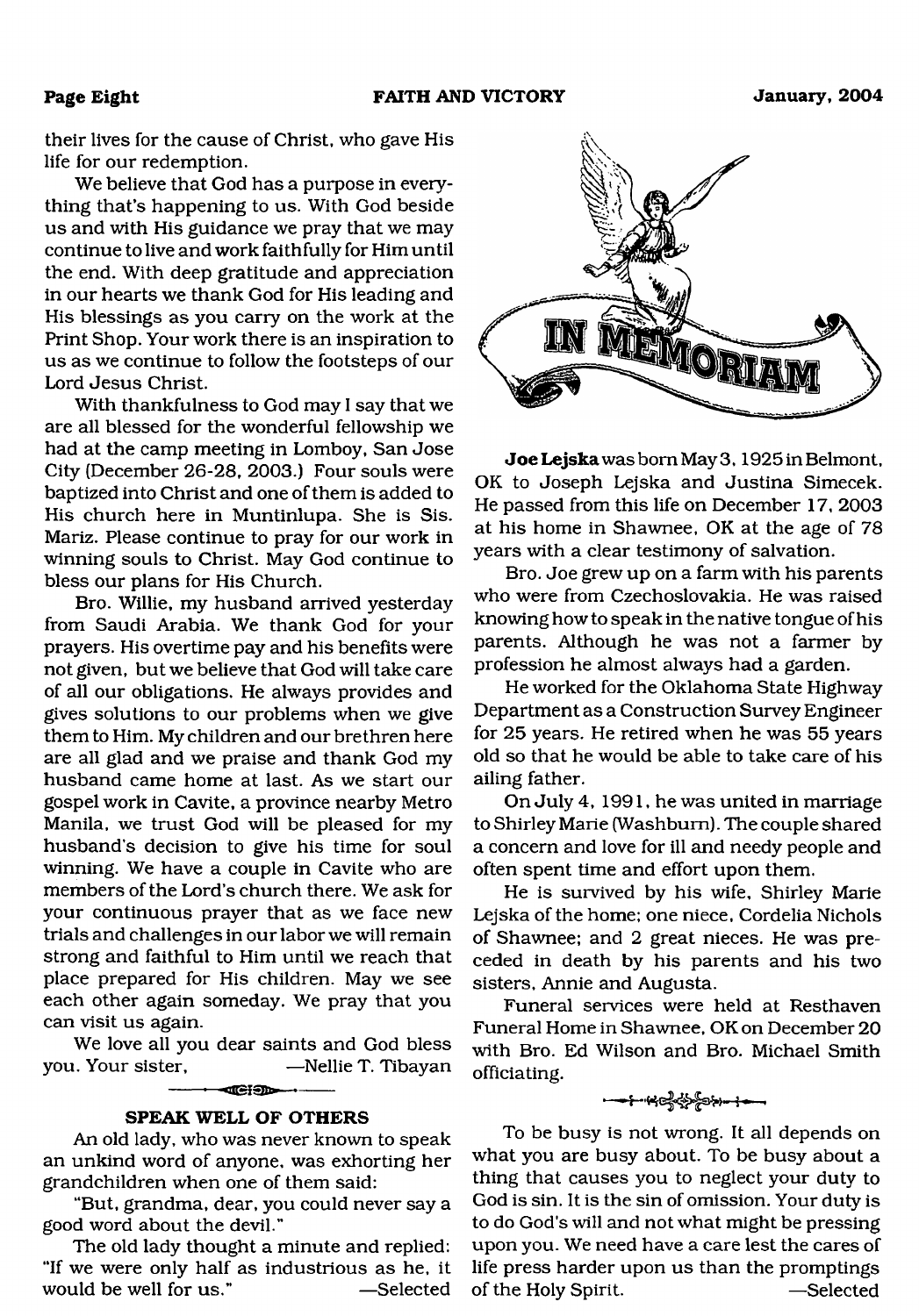# <span id="page-8-0"></span>**THE FAMILY THAT PRAYS**

### **By Bro. Toney and Sis. Jeanie Samons**

We all know that there is an attack upon the family unit in our society today. The Christian world is very concerned that, in the near future, we might not even be able to be identified as a family as we know it now. We cannot imagine what the future holds when we see the degeneration of the family unit in the last decade. So, thus, we need to take seriously something that God has entrusted to us to preserve because it is the backbone of a successful society.

God saw that it was not good for man to be alone so he gave him a wife. (Gen. 2:18.) When God created the plan, He intended it to be a good one, a plan that would work. True, Adam and Eve thwarted the plan somewhat and God chastened them. He still set up a plan for the family from the beginning of time that He could use in establishing a world that could be procreated from family units and flourish. From this loving unit of man and wife God planned for them to create children, "an heritage from the Lord," Psalm 127:3. This heritage means a "gift" from God, something wonderful that He has given us.

In the New Testament, after Christ came, an even better plan was perfected so that this family unit could be enhanced with salvation and the man and the wife be "heirs together of the grace of life." I Peter 3:7.

If all is done as the Word of God instructs us to do: such as a loving and trusting relationship between man and wife and the gift of children received and cherished and nourished and "brought up in the fear and admonition of the Lord," the world is blessed with a solidity that makes a society and a church that is healthy and able to do the work that God intended.

So we must cherish this plan and try to perfect it as God gives us insight into how to do this. As we see the world abusing this plan, we must work harder to make it work by the grace of God working through our families.

The strength of the home is the father, who is instructed in the Scripture to be the "head of the house," which meant when the scripture was written, that he was someone that the family looked to as their strength, one who is sound in judgment and can be trusted to live a life that is spiritual so that the family will prosper from it. He is blessed by the wife, who is a "help meet," meaning that he cannot do without her. It does not mean that she is lesser

than her husband, but that her intuition and emotional stability rounds out a perfect twosome to make up a household that is solid, loving and given to a focus of right things, consistently teaching the household things that will make them strong, not only in spirituality, but in work ethic and application of good in daily living. When this is done, those children carry on that plan into another family unit when they marry and procreate, and thus the world grows into what God intended it to be.

But if we consider the above, in the world we live in today, we can clearly see that this world comes far short of it. We are in need of instruction on how to preserve the love in the home and how to put into practice the things that God intended a family to practice. We, as a society, have evolved into people who are living in units of selfishness, not willing to give to each other, thus causing the emotional instability of today's family, which is greatly lacking in the beauty of the original plan.

How this should make us, as Christian people, apply ourselves to the perfecting of this beautiful plan that God set up to bless the world. How can we do that? First of all by realizing that there is no way for any of us to avoid being in this plan that God created. Everyone of us is a part of it by being a father, mother, son or daughter. So we all have something to contribute to the success of the family unit. The next step is to realize that, because of that, it is God's will that we apply ourselves seriously to the plan of the family. When we have learned to love, support and give, we are then contributing to the world, making it a better place by producing people that are able to pass on these same attributes to the next generation and the next. That is preservation and what we need to aim at in this modem world that is fast sliding into a degradation that cannot be restored.

Perhaps, in this column, we can address some of the specific needs of the family that will challenge us all to cherish it and make it work. If you have some special interest or need that you would like to see addressed in this column then contact Bro. Willie at the Faith Publishing House or contact us at [toneysamons@yahoo.com.](mailto:toneysamons@yahoo.com)

We do pray that God will give us each one the wisdom to know how to accept this challenge in our time.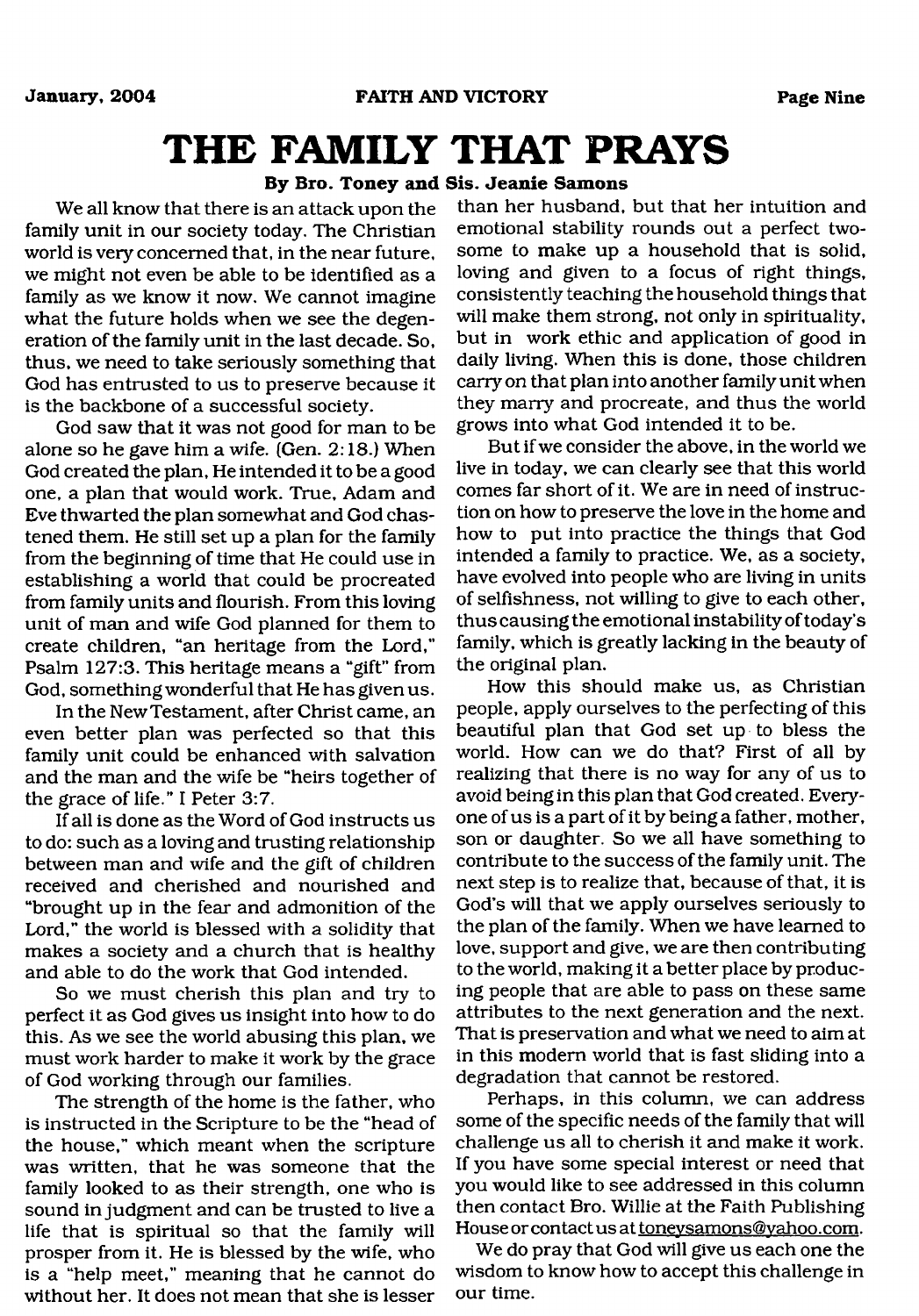### **Page Ten FAITH AND VICTORY January, 2004**

## **WHAT IS YOUR PRICE?**

(Continued from page 1.)

promised him, no doubt he said, "Lord, who am I?'' "I'm not worthy of these." When I look back in my life and I see the things God has done for me, I feel the same way. Very unworthy! Very undeserving of what God has done.

If you look above in this chapter you find that David was designated to build a house for next door and myself. As I think about the neighbor boy from time to time, what a contrast there was in the privilege and the opportunity that he had versus what I had. I was a minister's son and grew up going to settings like this. Hearing the gospel go forth I listened and I heard the teaching of the saints. I was taught about the Lord at home and went to service. Yet, on the other hand, this boy grew up in a family where

the ark of God. And the Lord looked down and saw his heart. And s'o He sent Nathan the



his brothers were in and out of jail and prison. He roamed the neighborhood and

prophet along with a message for David and he said to him, "I will bless you and establish your kingdom forever." And then this is where David said it, 'Then went king David in, and sat before the Lord, and he said 'Lord, who am I?"' Do you ever sit before the Lord and ask the Lord, "Who am I?" It reminds me of the chorus of a very familiar song that says, "Who am I that a King would bleed and die for, who am I that He would pray not My will Thine Lord, The answer I may never know, why He ever loved me so. but to that old rugged cross He'd go. for who am I?"

We need to get apart and set before the Lord and ask Him, "Lord, who am I?" "Lord, what is it about me that caused You to pay such a supreme sacrifice for my soul?" If you're saved, I want to ask you, "How often do you thank the Lord for your salvation? How often do you thank the Lord for the privilege of knowing the truth?" If you have been raised in the truth, I want to ask you, "How often do you thank the Lord for that?"

David said, "Who am I, O Lord God? and what is my house, that thou hast brought me hitherto?" Now I realize that God is a very merciful God and that He is faithful to deal with souls, but when I think about what a difference it would have made if I had been raised in a family in Afghanistan under the Talaban. If I had been raised in Iraq or Iran or in a Hindu family in India or in one of the tribes of the jungles of Africa, do you realize what a difference it would have made? It's not that I was raised in poverty, but even if I had been raised the son of a president or if I had been raised in one of the wealthiest homes in this land, what a difference it would have made. I often think about what a difference there was in just the boy

it seemed like he had free rein of what he wanted to do. And to my knowledge, he never darkened the door of a chapel. I've wondered different times where he is at today? Is he alive? What kind of situation is he in?

And then I think about the children that are in our world today. Many of them are like the man that I knew. He was a very loose man. He had lived with different women and he got a call one day and the lady told him, "We're fixing to have a child and it's yours." This lady had since gone back to her husband and he was with another lady. The husband of this lady told her, "When the child is born, if you bring it into this house, I'll kill it." She knew that he meant it, so she went out and searched and found someone to buy it on the black market. She made all these arrangements and they were there the day that she was in the hospital having the child and someone tipped off the father. He went to the hospital and I won't go through all of the story but it was quite a ruckus. And needless to say, he ended up with the child that he really didn't want. He took it into his home. He said, "I don't know anything about raising a child." He was living with another lady and she didn't want the child and because of other things he ended up losing his job. I've thought about this time after time and it haunts me to think of the opportunity that the child will have. It causes me to think, "Lord, who am I? Who am I and what is my family?" What is it that allowed me to have the privilege that you and I have to know the truth? To be in a place where God will deal with my heart. I also think of all the blessings that He has bestowed upon me and I'm very grateful.

Sometimes I hear people say, "Well this preacher or that preacher, or the Sunday school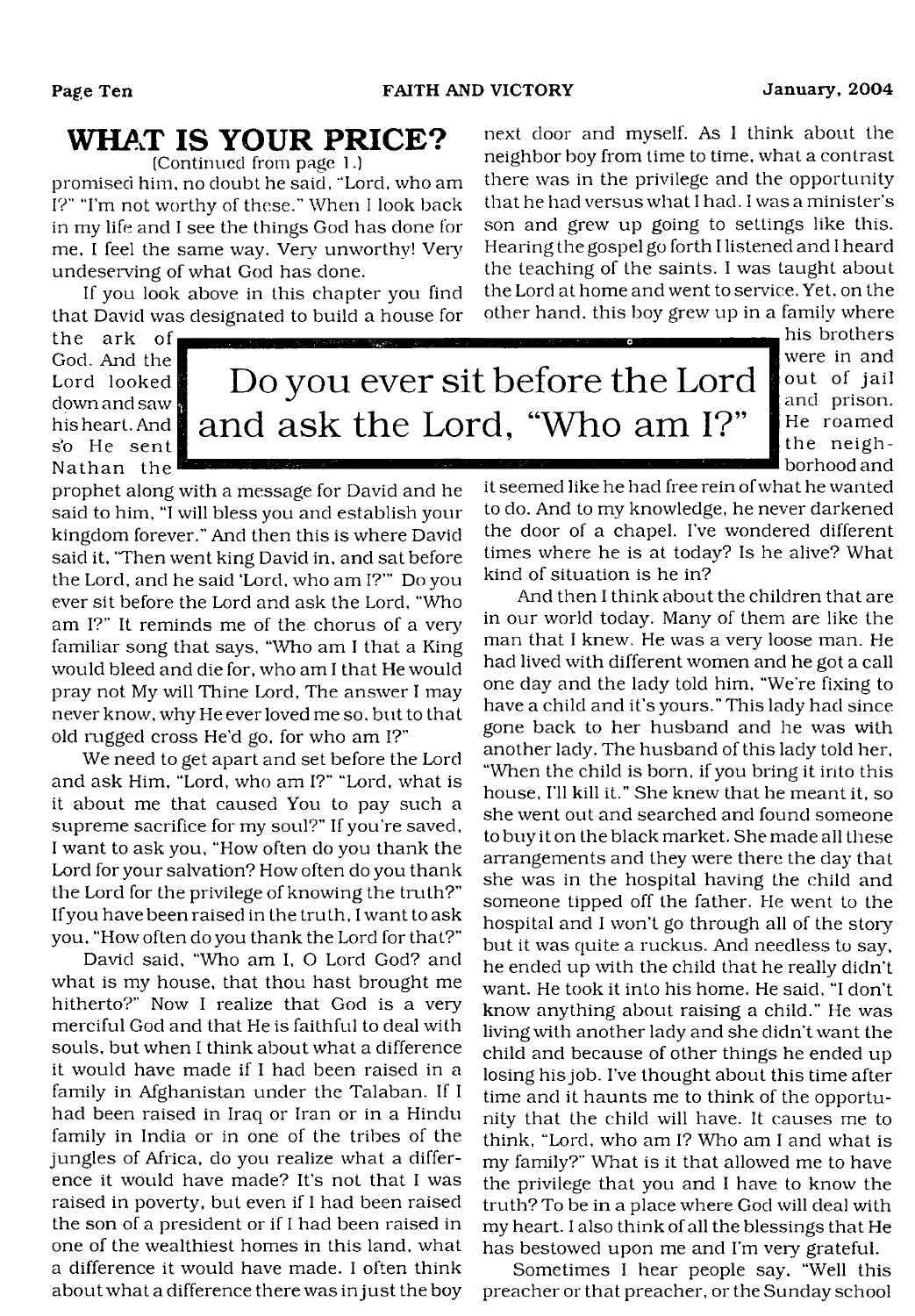teacher is so boring I just can't go to church." "The congregation has this problem and that problem; if it wasn't for that I could live for the Lord." When I hear those excuses, do you know what comes to my mind? These things that I just related and I think of what it will be like to stand at the judgment bar of God—to stand before the Lord and all these kind of people. Don't you know those kind of things will be silenced very quickly? Those who had no knowledge of the truth as you and I know it; as they're standing before God and I know God is faithful to deal with their hearts, but I can almost hear them as they listen to those excuses and say, "Give me the most boring preacher that you have. If I would have just had that, no doubt I would have been saved." Oh Lord, help us this evening. I wonder if we really realize the blessings and the privileges that we have in serving the Lord.

I have told the folks at home different times how grateful I am for the walls of salvation. Do you know those walls of salvation protect us from so much. But yet they offer us such a great reward and such blessings that sometimes we take it for granted. God has given us so much. David went on in the twenty-first verse and said, "For thy word's sake, and according to thine own heart, hast thou done all these great things, to make thy servant know them. Wherefore thou art great, O Lord God: for there is none like thee, neither is there any God beside thee, according to all that we have heard with our ears." David

highest star and to the lowest hell." When you begin to recognize the love of God and what it does—He looks down and sees a soul that's in sin, that's full of hatred, bitterness, strife and all kinds of lives that have been lived. And the Lord looks down in His love and says, "I'll take that heart and I will clean it with the blood that I shed. I will purge it and set them upon a rock and establish their going?" Oh what a mighty God we serve! Sometimes we sing the song, *How Great Thou Art.* "When I in awesome wonder, consider all the worlds Thy hands have made." Do you see the things that God has made? What for? They are not just out there. He made it for our comfort and our blessings. All of these things, the beauty of nature, He created for you and me that we might enjoy the blessings of salvation and that we might recognize the power and omnipotence of our God. I think of song number 103, *There is Not a Friend like Jesus.* Somebody read a verse of that. It says, "There is not a friend like Jesus. In the trying scenes of life," Do you have any trying scenes? "He can hear the heart's faint whisper." You don't have to go to the mountains and shout it. When you get to the place you can't tell anybody and you can't even let anybody know what you're going through, the Lord can hear the heart's faint whisper and calm the tempest's raging strife. ''There is not a friend like Jesus; Trust Him ev'rywhere you go; He has trod the way before you, Suffered ev'ry pain and woe. There is not a

realized that God didn't have to do this but he said "it was in thy heart."

When you sit down be-



friend like Jesus; When you draw your life 's last breath;" You know, every one of us are going

fore the Lord and begin to inquire of the Lord, "Lord why?" "Lord, who am I that You would do this?" As we meditate upon those things it ought to cause songs and praises of gratitude to rise up in our hearts. It's no wonder that David had so many songs of praise to God because he had the perspective of, "Lord, who am I?" I believe if you and I spend more time before the Lord inquiring of Him, "Lord, why do I deserve those kind of blessings?" it will automatically cause to come from our heart songs of gratitude.

As I was thinking about this, some songs came into my mind. One of them was, "The love of God it reaches far above, it reaches to the

to do that. You and I are going to come to the place that we are going to draw our last breath. "There is not a friend like Jesus, what a blessed tho't to be. Folded in His arms of power, Ever in eternity! There is not a Friend like Jesus, patient, tender, kind and true; If you'll be a friend of Jesus," this song says, "He will be a friend to you." I believe that the Lord wants to be a friend to us.

When you see what a friend Jesus is, so patient, so tender, so kind and so true, when you realize what a privilege it is to know the Lord—to know the truth, to experience the blessings of salvation, can you not see why I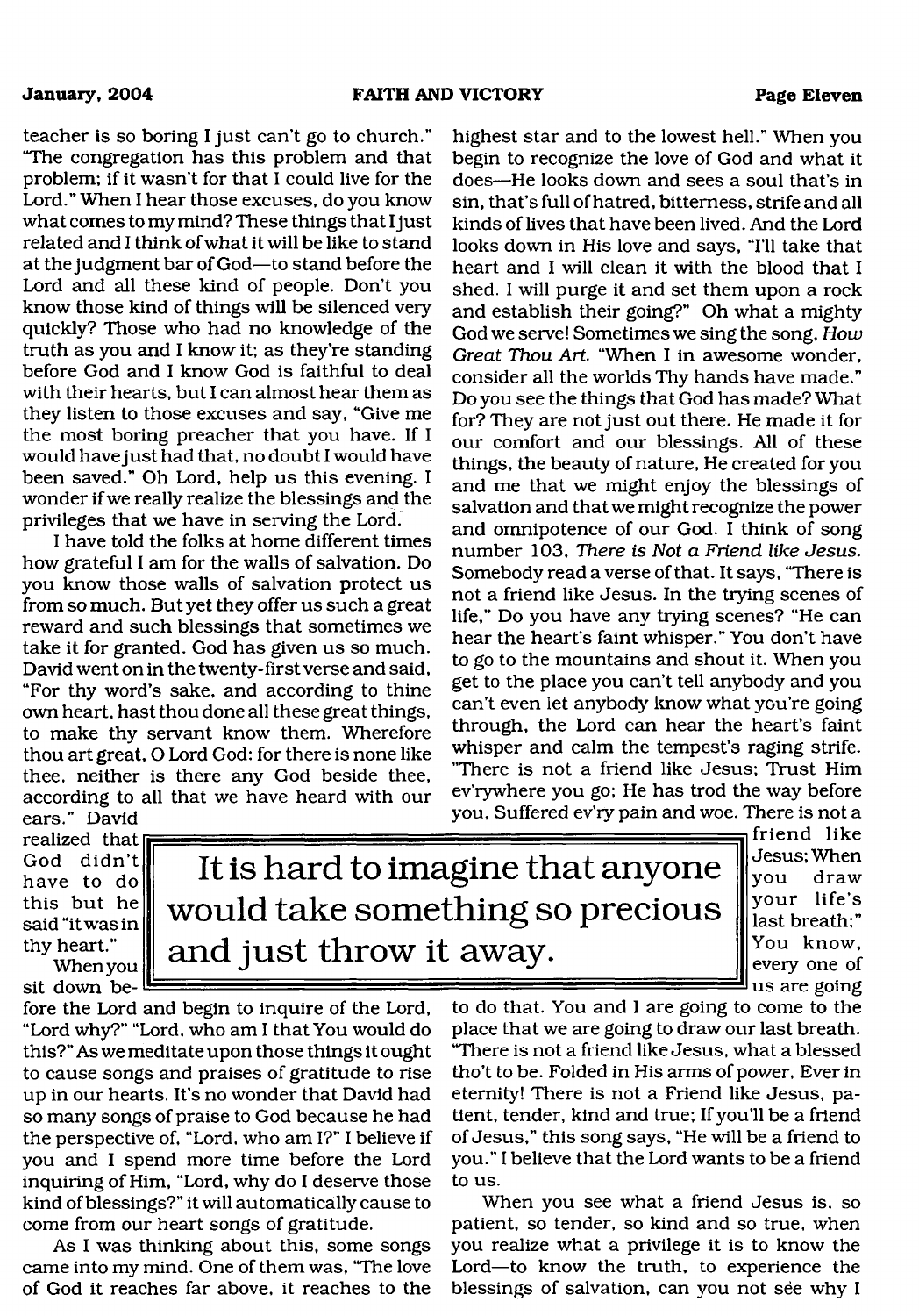### **Page Twelve**

### **FAITH AND VICTORY**

said that you cannot afford to forget the price He paid for our salvation? When I realize how much it's worth, how valuable it is, I begin to think that there is nothing, there is absolutely nothing that is worth trading it for. It is hard to imagine that anyone would take something so precious and just throw it away—to turn their back on such a Friend and betray Him. But I'd like to look at someone that did. Turn with me to Matthew the 26th chapter and starting at the 45th verse it says, 'Then cometh he to his disciples, and saith unto them, Sleep on now, and take your rest: behold, the hour is at hand, and the Son of man is betrayed into the hands

against Jesus to put him to death: And when they had bound him, they led him away, and delivered him to Pontius Pilate the governor. Then Judas, which had betrayed him, when he saw that he was condemned, repented himself, and brought again the thirty pieces of silver to the chief priests and elders, Saying, I have sinned in that I have betrayed the innocent blood. And they said. What is that to us? see thou to that. And he cast down the pieces of silver in the temple, and departed, and went and hanged himself." As I look at this, it doesn't strike me as something that went according to plan. It says in the 3rd verse, "Then Judas,

of sinners. that doth bedas, one of the

**Jesus called Judas a friend. Now I** don't know what your definition of a friend is, but somehow this just doesn't strike me as the idea of a friend.

which had betrayed him, when he saw," when he realized too late what he had done, he was sorry. He realized

too late what he had done he couldn't undo. The thirty pieces of silver that he got for betraying the Lord didn't look like much then. In fact, it didn't mean anything to him at all. This 5th verse said, "He cast down the pieces of silver in the temple, and departed, and went and hanged himself." He cast it down. I want to ask, "What are the things you would betray the Lord for?" When you come to the place where you realize too late that you can't undo it, "What is the value of those things?" I can tell you at that moment you'll cast it all down. Judas, it said, went out and he hanged himself. What a waste! What a waste! When you look at the price that Jesus paid, when you look at all He did for Judas and it was all wasted. He went out and hung himself.

I'd like to turn back just a little bit and look at what Judas actually did. What happened that caused this? I'm sure it started a long time before this, but this was the turning point in Judas's life. In Mark the 14th chapter and starting at the 3rd verse it said, "And being in Bethany in the house of Simon the leper, as he sat at meat, there came a woman having an alabaster box of ointment of spikenard very precious; and she brake the box, and poured it on his head. And there were some that had indignation within themselves, and said, Why was this waste of the ointment made? For it might have been sold for more than three hundred pence, and have been given to the poor.

Rise, let us be going: behold, he is at hand tray me. And while he yet spake, lo, Ju-

twelve, came, and with him a great multitude with swords and staves, from the chief priests and elders of the people. Now he that betrayed him gave them a sign, saying, Whomsoever I shall kiss, that same is he: hold him fast." Judas did. Judas betrayed the Lord. Judas betrayed this Friend we have been talking about. Judas walked where Jesus walked, he ate what Jesus ate and he slept where He slept. Judas heard all the same teachings the other disciples heard and yet in spite of all that, he betrayed Him. In the 49th verse it says, "And forthwith he came to Jesus, and said. Hail, master; and kissed him. And Jesus said unto him, Friend, wherefore art thou come? Then came they, and laid hands on Jesus, and took him." Jesus called Judas a friend. Now I don't know what your definition of a friend is, but somehow this just doesn't strike me as the idea of a friend. But Jesus said, "Friend, wherefore comest thou? Wherefore art thou come? What is it that you want? It must mean a lot to you to do what you are doing. It must mean a terrible lot—I don't even know the words to describe what this must mean to you, Judas, for you to do what you are doing. Wherefore friend have you come?" I want to ask you, "Do you think that Judas realized how far this would go?" I don't think so. Look in Matthew the 27th chapter and the first verse. It says, "When the morning was come, all the chief priests and elders of the people took counsel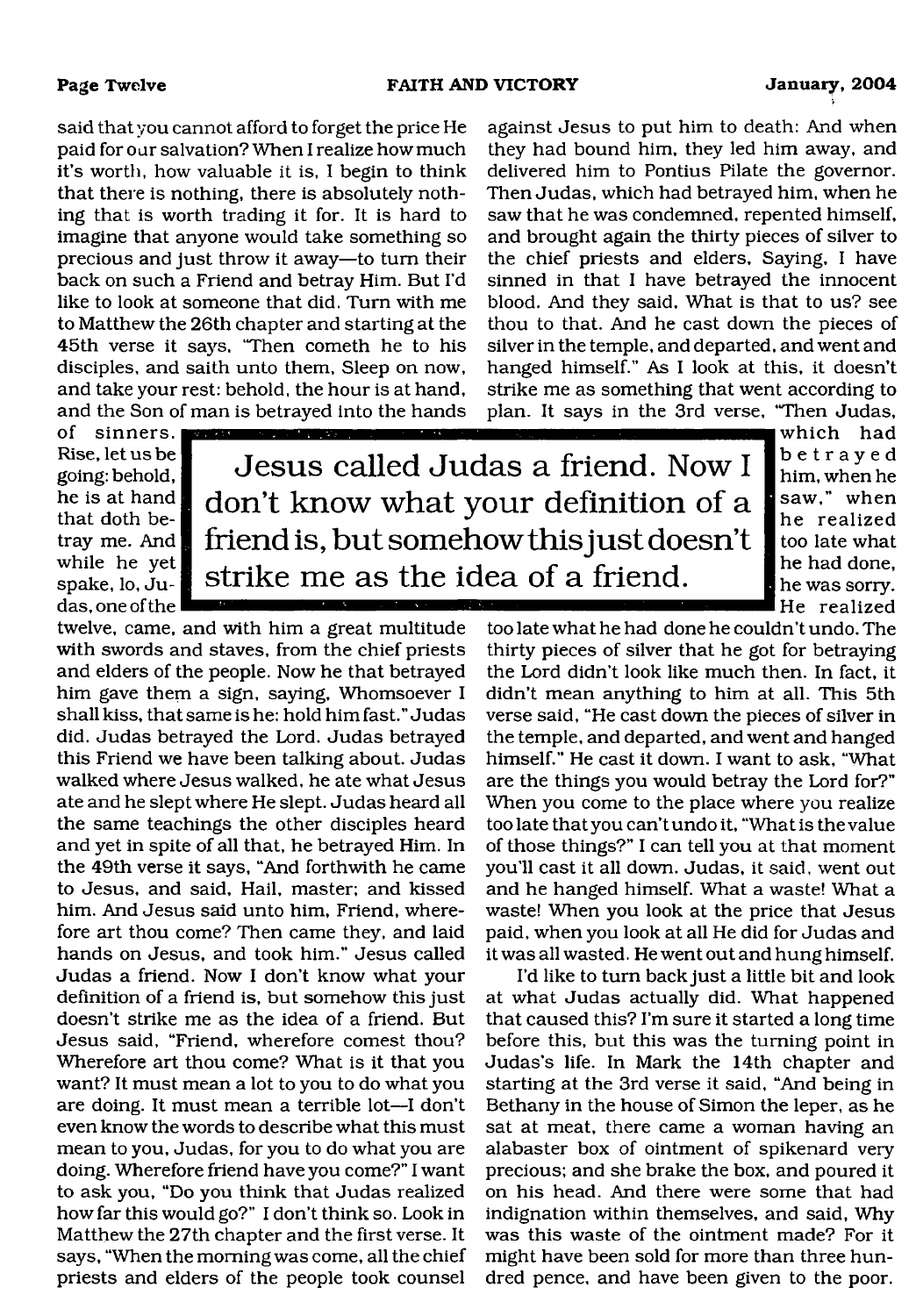And they murmured against her. And Jesus said, Let her alone; why trouble ye her? she hath wrought a good work on me. For ye have the poor with you always, and whensoever ye will ye may do them good: but me ye have not always. She hath done what she could: she is come aforehand to anoint my body to the burying. Verily I say unto you, Wheresoever this gospel shall be preached throughout the whole world, this also that she hath done shall be spoken of for a memorial of her. And Judas Iscariot, one of the twelve, went unto the chief priests, to betray him unto them. And when they heard it, they were glad, and promised to give him money. And he sought how he might conveniently betray him."

It started out here as just a simple meal. We have those quite often, don't we, yet it was a turning point in Judas' life. He put something into motion that he could not control. Judas allowed something to get started here, the ball started rolling and he couldn't stop it. I want to say to us, "Lord, have mercy! Be careful! Be careful of the emotions, be careful of the attitudes, be careful of the things you allow to get working in your life, because once they get going they reach a point where you have no more control over it."

I was talking to a man one time and he told me he got involved in something and when he got involved in it he said he had no idea that he would go as far as he did. He said once he got in indignation within themselves." I wonder how many times since that point that Judas had wished that he had ten thousand bottles of that ointment to pour on Jesus' feet. I'm sure he longed for the opportunity to go back and get another bottle and pour it there, but it was too late. All for a little envy, a little covetousness, a little revenge and he betrayed the Lord.

This 10th verse says, "And Judas Iscariot, one of the twelve, went unto the chief priests, to betray him unto them. And when they heard it, they were glad, and promised to give him money. And he sought how he might conveniently betray him." Even if Judas really didn't intend for it to go as far as it went, the enemy made sure that there were others that were right there, that were more than glad to take it farther. You may not intend to go as far as or take something as far as you think it will go. But I can assure you, the enemy will have others that will be more than glad to take it to another height, to another depth. All they need is someone to get it started, to start the ball rolling.

Look at what Judas did. Matthew the 26th chapter and the 48th verse says, "Now he that betrayed him gave them a sign, saying, Whomsoever I shall kiss, that same is he: hold him fast. And forthwith he came to Jesus, and said, Hail, master; and kissed him." Judas didn't do like the others did. He didn't spit upon Him. He didn't revile Him. He didn't mock Him. He didn't strike Him, and somehow in my mind, I don't

it began to go and it was like a force that began to carry him. He said it just went, it seemed like, of it's own ac-



think he even desired to. I don't think he wanted to. But what he did do, he kissed Him

cord. He was almost powerless to stop it. The force and the power of the thing that got hold of him just carried him along. That is how many people get into trouble and they get in deeper and deeper. That is why sin will take you farther. It is because once you allow some of these things to start rolling, there's no power that you have that can stop it. Unless the Lord intervenes it will take you to eternity.

As I look at this lesson I doubt very seriously that any of these people realized what was being set loose at this point. I doubt very seriously if even Judas realized what was being set loose. In this 4th verse it said, "There were some that had

and allowed those who wanted to destroy Jesus the opportunity to take Him. And Jesus let him do it. I wonder, "Lord, have we given the enemy the opportunity in our lives to work?" I wonder if there is anyone here that has been like Judas? You wouldn't have gone out and betrayed someone. And you wouldn't have treated someone with such utter contempt and disdain and just really rallied against them. But when something happens—maybe that person does something that you don't like and you know just the person to say it to. I wouldn't do it myself, but I know if I go over here and tell this person that's unsaved, it'll all be taken care of. I know if there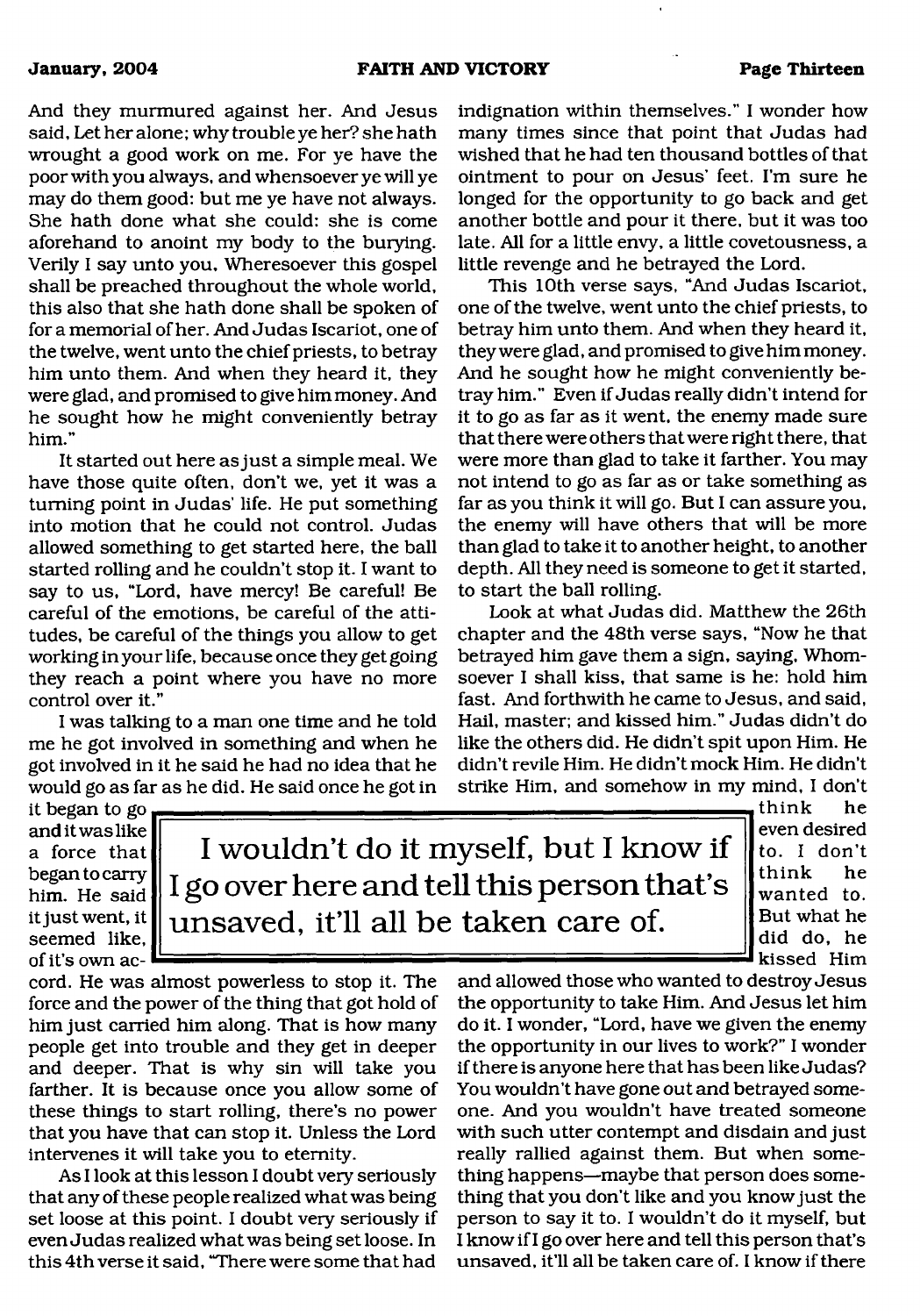going to tell you there's something that's more im portant. **There's** something that's more

is a problem in the congregation or there's a problem with the pastor and maybe something I don't like, I know just the person to go to. All I've got to do is just happen to mention something and they'll just fly off the handle. They'll be the one to take care of it. And they'll go the length, but I wouldn't do that. That is what Judas did. Judas would never have crucified the Lord, but he made it possible for the enemy to get something started—something that couldn't be stopped. It says here, "Now he that betrayed him gave them a sign, saying, Whomsoever I shall kiss." How do you betray somenot been bom." Now notice this 25th verse, 'Then Judas, which betrayed him, answered and said, Master, is it I? He said unto him, Thou hast said." They all asked him, even Judas.

Now when we started out I asked you that question, "What's the price of your betrayal? How much would it take for you to betray the Lord? How much do you love your salvation? How much are you thankful for the privilege and the opportunity that Christ has made for you?" If you are not saved you have already answered that question. It doesn't mean very much. You say, "Oh no, it means much to me." But I'm

one? Do you give them a kiss? Do you come up to them and hug them? I wonder if for a little envy, for



a little revenge you and I have said something about someone else that caused them to be betrayed? I wonder if there is someone here that knew something about someone and they wouldn't go out and just tell it all themselves, but something happened that caused them to be offended at that person and so they just "happened" to mention this little thing that happened? And it spread like wildfire. That is what Judas did. Lord, help us.

In Matthew the 26th chapter the 21st verse says Jesus was speaking to the disciples here before this happened and it said, "And as they did eat, he said, Verily I say unto you, that one of you shall betray me. And they were exceeding sorrowful, and began every one of them to say unto him, Lord, is it I?" I wonder if the Lord were standing here looking over this assembly as I'm looking over it, if the Lord would say one of you will betray Me, how would we feel? It would be a solemn time wouldn't it? To have the Lord stand here and look every one of us in the eye and then say, "One of you will betray Me." Do you think we would do like the disciples and say, "Lord, is it I?" I would want to do that, wouldn't you? "Lord, is it I? Is there something I'm going to do that would cause You to be betrayed?" It goes on here and says, "And he answered and said, He that dippeth his hand with me in the dish, the same shall betray me. The Son of man goeth as it is written of him: but woe unto that man by whom the Son of man is betrayed! it had been good for that man if he had

valuable than this plan of salvation. You've traded it for something else. If you're here and your saved, what is the price of your betrayal? You know the world says everyone has a price. But I want to ask you, is there a price, is there a point that you would come to that you would betray the Lord? I'm sure that, no doubt, everyone of us would say, "Now I would never do that" and I would hope that would be our answer. But as you are pondering this I want to read another scripture to you. Matthew the 25th chapter and the 40th verse says, "And the King shall answer and say unto them, Verily I say unto you, Inasmuch as ye have done it unto one of the least of these my brethern, ye have done it unto me. Then shall he say also unto them on the left hand, Depart from me, ye cursed, into everlasting fire, prepared for the devil and his angels."

I would never betray the Lord. I would never go to the extent that would cause my Saviour to be crucified. But it said the King shall answer and say unto them, "Verily I say unto you, Inasmuch as ye have done it unto one of the least of these my brethern, ye have done it unto me." That is a sobering thought. Are there any Judas's here? As you ponder the answer to the question, I want you to think seriously. Maybe you have a great love and appreciation for what God has done for us. Maybe you're not saved, but you really do thank the Lord that He came and died. But because of something else in your life, dealings with someone else, you've decided "I'm not going to live for the Lord." Because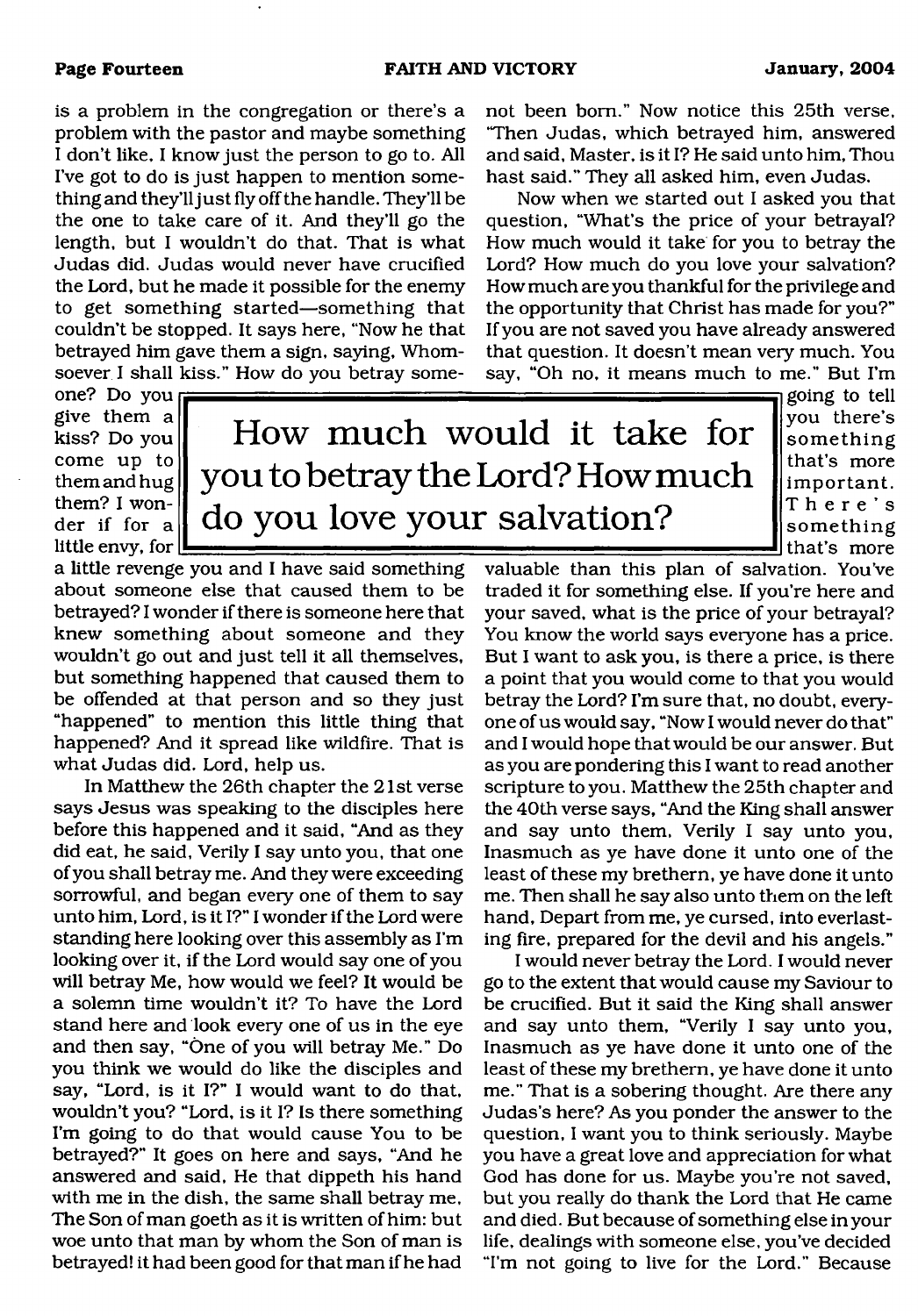something has come up that caused bitterness in your heart, envy in your heart, because of pride or something that has caused you to go out and do something else. I want to ask you, "Are you betraying your Saviour? Are you a Judas?" Lord have mercy upon us.

In my mind I have always thought of Judas as one of the worst characters there was, but he really didn't do all that much. He didn't kill anybody that we know of, he didn't strike the Lord, he didn't do a lot of things people are doing in our world today, but what he did was allow something down in his heart that allowed the enemy to use him to betray the Lord. I don't know what your situation is, but have you allowed something into your heart that has kept you from making this commitment, "Lord, I love you more than life itself. I love you more than anything else Lord. I am willing to lay down my life for you?" If you haven't come to that, there's something that you have permitted into your heart that will allow the enemy to work through

you. You say, "Well I haven't done anything that you mentioned and betrayed others and my brother or sister." I'm going to tell you if you haven't allowed the Lord into your heart you've allowed something else there and you have no idea how far it will go. If you stay in the condition that you are in, the enemy will see to it that there are those who are glad to help you to go farther, deeper into sin, doing things that you would have never imagined that you would do. My burden is don't be a Judas! Don't allow it to go to the point that you finally throw up your hands in despair and say, "There's no hope. I've gone too far and I can't turn back." Instead of being a Judas, be a Peter. I would plead with you to fall on your knees and weep as Peter did. Don't be a Judas and go out into eternity and waste everything that your Lord paid for you. Would you look into your heart? Is there something you have allowed into your heart that's keeping you from going all the way with the Would you look into<br>thing you have allow<br>keeping you from g<br>Lord? Lord, help us!<br>ROP:

## **When the Tempter Comes Oftenest**

The tempter comes oftenest where the temptation has not been completely put away and where there is lack of decision against it. Many people are like the drunkard. He desires to cease drinking, but says, "Just one more drink; then I am done." When that has been taken he says, "One more, only one; then I am forever done with strong drink." Such a determination will never loose him from the binding fetters.

The one who is bound by an evil habit or has yielded to the fascinations of an alluring spirit must make a positive, definite decision, in every way possible turn from the temptation, and call upon God for help with a faith that will not waver; then deliverance is sure to come and grace to be an overcomer.

No matter what your sin is or has been, you can have deliverance and peace that the world cannot understand. A firm decision and trust in God will take you through by His grace. When trials come, tell the Lord about them, "casting all your cares upon him, for he careth for you." Oh the riches of His grace, the power of His love! There is an abundance in the great storehouse of our heavenly Father subject to our petitions, and He offers His heavenly riches freely and His blessings to be poured out without measure.

<span id="page-14-0"></span>FAITH AND Order Blank VICTORY **\$5.00 PER YEAR (11 Issues) Pi**  $\stackrel{\text{\tiny$L$}}{\cup}$  Mail this form to start or renew your own  $\stackrel{\text{\tiny$L$}}{\sim}$ **> subscription — give a friend a gift —** *z* **or do both! It only takes a minute. °** O H  $\mathbf{r}$ **Your Name.** FAITH O  $\mathbf{K}$ **Address**  $\frac{\approx}{6}$  City\_ *>* **State, Zip** H h **y** *X* **Start or renew my** *>* **z** o **>** *Faith and Victory* **subscription.**  $\Xi$ **Send a 1-year gift subscription**  $\leq$ **to the person named below:** *<* o H O *X* **b Gift to.**  $\tilde{F}$  $\ddot{\sim}$ **Address** > *Pi >*M *O* h u H *X* City\_\_\_\_\_\_\_\_\_\_\_\_\_\_\_State \_\_\_\_\_\_\_\_ Zip *>* **z** o  $\triangleright$ **Mail Order Blank and remittance to:** Q Z *<*  $\leq$ *faith Tu6dsfiin£ 9-fouse* o H **o** *X P. O. Box 518* h بر *Guthrie, OK 73044* 1/04 *<* u\* FAITH AND VICTORY FAITH AND VICTORY

—Bro. E. E. Byrum